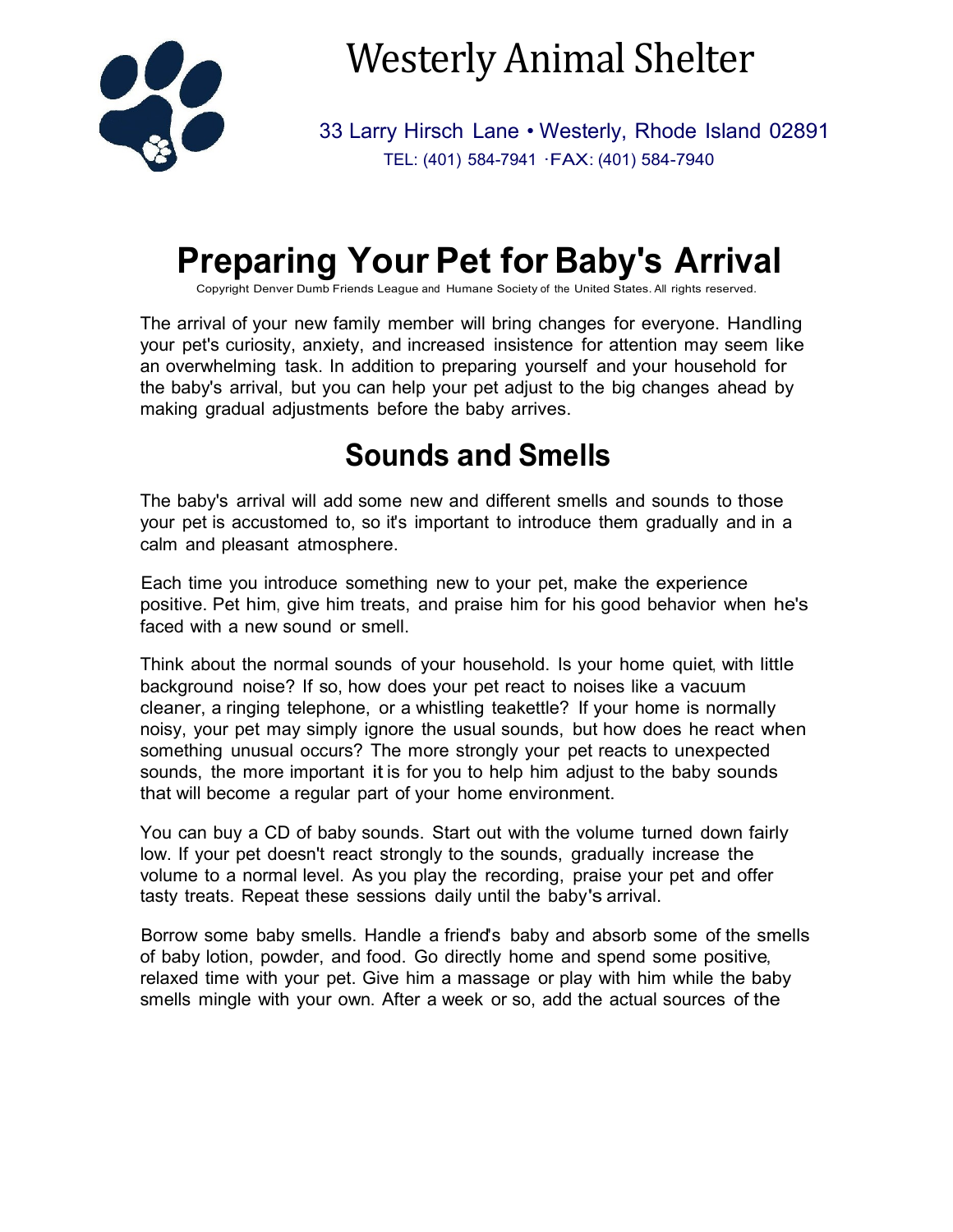smells with the supplies you'll be using for your own baby. Borrow a dirty diaper and let your pet become accustomed to that smell, too.

Borrow a baby! After a few weeks, combine baby sounds and smells (which should be familiar to your pet by now) with the bustle and attention of a visiting baby. Be sure to keep your pet on his leash and carefully supervise all interactions. This is an excellent dress rehearsal for the extra visitors and attention you and your baby will receive during the first few weeks after delivery.

When the baby finally arrives, have Dad bring home something the baby has worn in the hospital. You can place the item near your pet's food bowl, or just feed your pet some yummy treats while he sniffs the item.

#### **Environment**

If you'll be redecorating or rearranging your home, do it long before the baby arrives. Let your pet explore any off-limit areas, and then exclude him from these areas before the baby arrives. Screen doors are excellent, inexpensive barriers for off-limit areas like the baby's room. Your pet can still see, smell, and hear all the action and so can you. If an off-limit room has been a favorite area for your pet, this will be a major change for him. Move his favorite things from that room into another area, if possible in the same arrangement.

Establish a private, comfortable place that your pet can use as a safe retreat. Select an area you can close off, if necessary. The "safe zone" should include a water bowl, your pet's bed, and some worn, unwashed clothing with your smell on it. If you have a cat, you should also include a litter box in this area.

Your pet can choose to retreat here, or you can choose to confine him to this safe zone when things get extra hectic. Spend some positive time with your pet in this area every day, and if he must be confined for an hour or so, it shouldn't seem like punishment. During the transition, respect your pet's need for rest and privacy. This will become especially important when your baby reaches the crawling stage. In addition to a safe zone, cats should also have access to plenty of escape routes, hiding places, and perches.

### **Routine**

Routine is important to pets. They need to know what to expect. Think ahead and gradually begin establishing new routines early on. Include in your adjusted schedule at least once a day, quality time for just you and your pet, with no competition for your attention. This non-baby time is very important for your pet and for you!